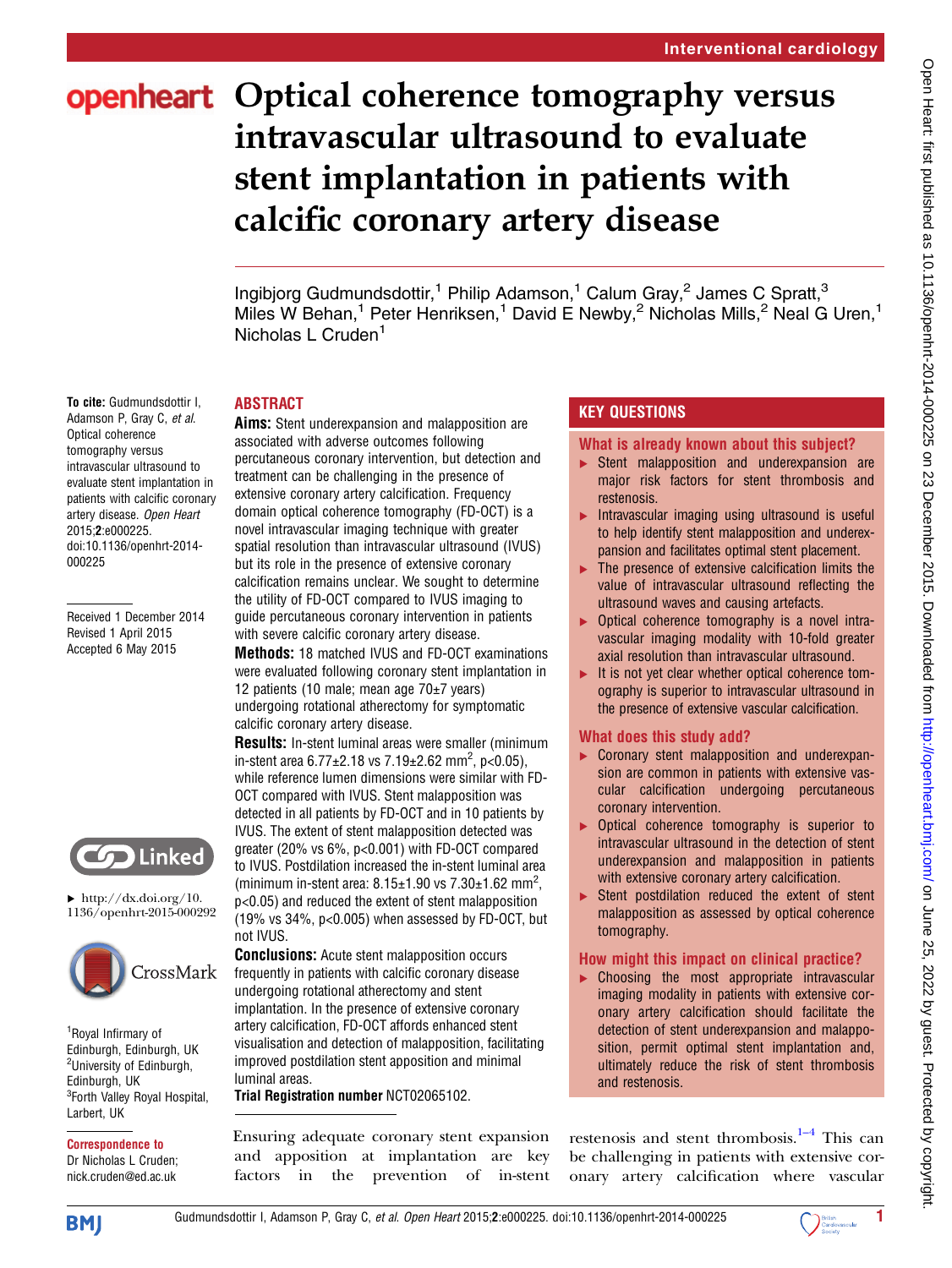calcification may limit equipment delivery, lesion preparation and ultimately, stent expansion and apposition to the vessel wall. The presence of extensive vascular calcification also limits angiographic visualisation impairing lesion assessment and detection of stent underexpansion and malapposition.

Intravascular ultrasound (IVUS) imaging is often used in conjunction with fluoroscopy to assess coronary stent implantation and guide percutaneous coronary intervention.<sup>5</sup> However, ultrasound itself penetrates calcium poorly and this, combined with the potential for artefact, such as reverberation or reflection, $6$  limits the value of IVUS in the assessment of heavily calcified coronary arteries.

Fourier domain optical coherence tomography (FD-OCT) is a novel near-infrared intravascular imaging modality with ∼10-fold greater axial resolution (∼15 μm) than IVUS.[7 8](#page-5-0) Assessment of coronary artery dimensions by FD-OCT is accurate<sup>[9](#page-5-0)</sup> and reproducible.<sup>[10](#page-5-0)</sup> Postmortem  $data<sup>11</sup>$  <sup>12</sup> and case reports suggest that FD-OCT may afford enhanced visualisation in heavily calcified vessels when compared to  $\text{IVUS},^{13}$  <sup>14</sup> but this hypothesis remains to be tested systematically in a clinical study. The aim of this study was to compare FD-OCT with IVUS imaging in patients with extensive coronary artery calcification undergoing rotational atherectomy and coronary stent implantation.

## **METHODS**

Twelve patients undergoing percutaneous coronary intervention with adjunctive rotational atherectomy for undilatable calcific coronary artery disease at the Edinburgh Heart Centre were enrolled. Rotational atherectomy was performed using the Rotablator (Boston Scientific, Fremont, California, USA) and conventional techniques. $\frac{15}{15}$  Operators were encouraged to use a maximum burr/vessel ratio of 0.5 and rotational burr speed ranged between 160 000 and 190 000 rotations per minute. Intracoronary verapamil was administered during rotablation and temporary pacing wires were only inserted when clinically indicated. Operators were encouraged but not mandated to postdilate with a non-compliant balloon matched at least 1:1 with the proximal reference vessel. Patients were only included in the postdilation analysis if IVUS and FD-OCT data were available.

All patients were loaded and established on maintenance dose aspirin (75 mg) and clopidogrel (75 mg) prior to the procedure. Unfractionated heparin was administered as an initial bolus of 70 IU/kg with additional heparin being administered as guided by the activated clotting time (target 250–300 s). This study was performed with the approval of the West of Scotland Research Ethics Committee and written informed consent was obtained from all patients.

#### Imaging acquisition and analysis

In all patients, paired FD-OCT and IVUS automated pullback assessments were performed immediately following

coronary stent implantation. In six patients, further paired FD-OCT and IVUS pullbacks were obtained immediately following high-pressure postdilation of the stent. Intracoronary nitroglycerin (200 μg) was administered immediately prior to each imaging pullback. Imaging data were stored digitally and analysed offline.

#### Intravascular ultrasound

IVUS imaging was performed using a 40 MHz Atlantis SR Pro catheter (Boston Scientific, Fremont, California, USA) and an automated pullback at 0.5 mm/s to include the stented segment and at least 5 mm reference at either end.

#### Optical coherence tomography

Fourier domain OCT was performed using a FastView OFDI imaging catheter (Terumo, Tokyo, Japan) with an automated pullback at 20 mm/s. Intracoronary injection of undiluted X-ray contrast medium (omnipaque 300) at 4–5 mL/s was used to achieve a blood-free field of view.

#### Image analysis

Cross-sectional images were evaluated by two experienced operators using validated software (Analyze 11.0, Mayo Clinic, Minnesota, USA). Luminal areas and diameters were assessed at 0.15 mm intervals. Matched stented segments were defined for IVUS and FD-OCT images using proximal and distal stent edges and side branches as reference landmarks.

Malapposition detected by IVUS was defined as clear separation with visible blood speckle between at least one stent strut and the vessel wall.<sup>[16](#page-5-0)</sup> Malapposition detected by FD-OCT was defined as a distance between stent strut and vessel wall (chord length) of >1.5 times the manufacturers stated stent strut thickness. For IVUS and FD-OCT, 360° chords were generated based on the identified lumen and stent contours to identify the per cent of stent perimeter identified as malapposed and the maximum malapposition area. Given the thickness of each crosssectional slice and the total number of analysed slices containing circumferential stent, we calculated the amount of malapposed stent expressed as a percentage of the total stent surface area for each patient.

## Statistical analysis

Statistical analysis was performed using Graph Pad Prism 6. Data are expressed as mean±SD, median (range) or n  $(\%)$  as appropriate. Between and within comparisons for matched IVUS and FD-OCT data were made using paired t test and further examined by correlation analysis and Bland-Altman plots. Two-sided p<0.05 was taken as statistical significance.

## RESULTS

Eighteen paired IVUS and FD-OCT pullbacks were performed in 12 patients. In six patients, paired IVUS and FD-OCT pullbacks performed immediately following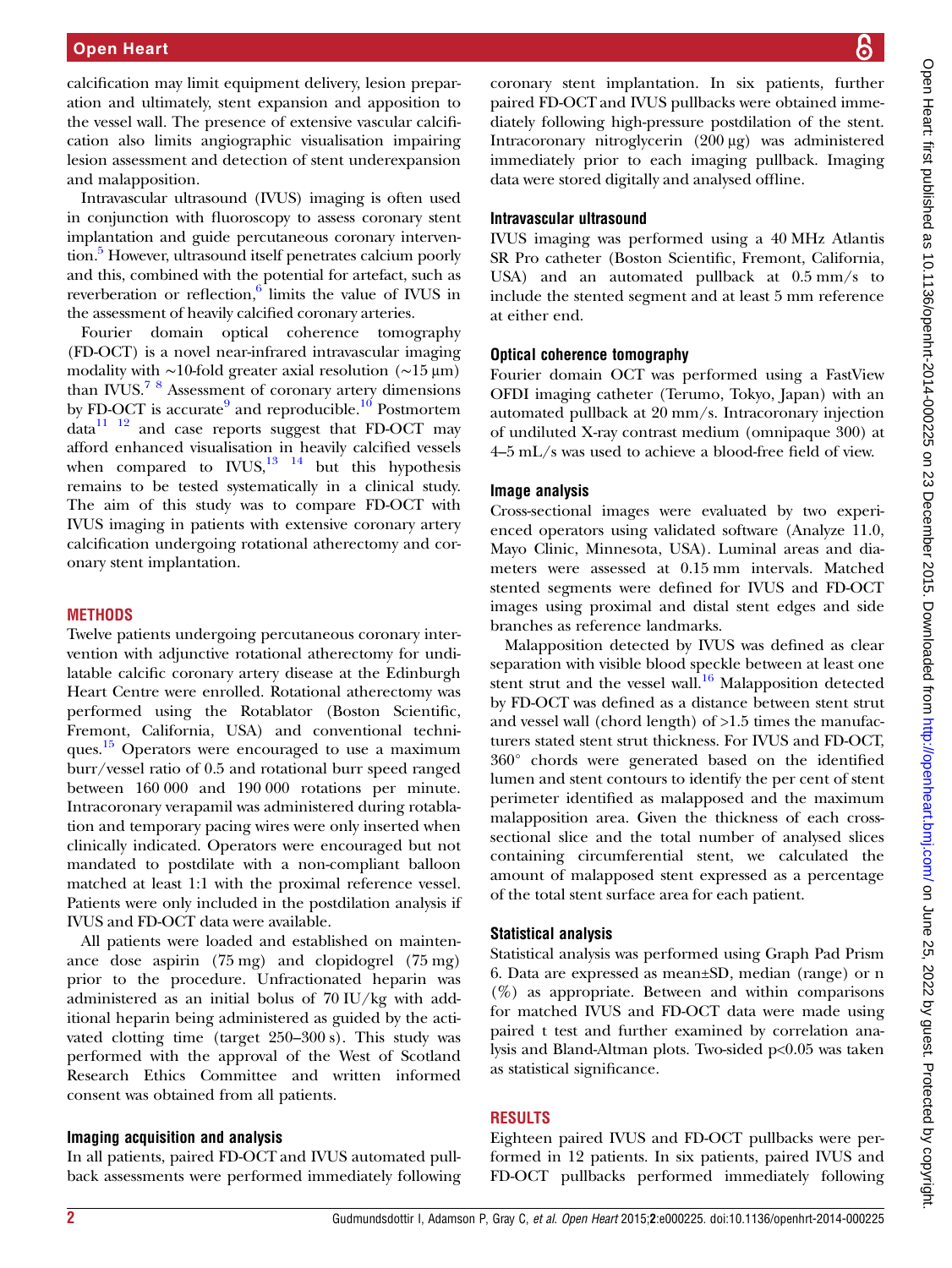stent implantation and following stent postdilation were available. Patients were predominantly male with a mean age of 70 years (table 1) and principally received a single long drug-eluting stent following rotablation (table 2).

Reference lumen areas were similar but in-stent luminal areas as determined by FD-OCT were smaller (minimum in-stent luminal area: 6.77±2.18 vs 7.19  $\pm 2.62$  mm<sup>2</sup>, p<0.05) when compared to IVUS (tables 2 and [3](#page-3-0)). There was a good correlation between FD-OCT and IVUS measurements (minimum luminal diameter, r=0.95, p<0.0001; and minimum luminal area, r=0.96, p<0.0001, respectively). The mean differences between FD-OCT and IVUS were 0.02±0.17 mm for minimum luminal diameter and  $0.42\pm0.77$  mm<sup>2</sup> for minimum luminal area, respectively, (fi[gure 1](#page-3-0)).

Stent malapposition was detectable in all 12 patients (100%) using FD-OCT, but in only 10 patients (83%) using IVUS. The extent of stent malapposition detected with FD-OCT was greater than that detected by IVUS  $(20\% \text{ vs } 6\%, \text{ p<0.001},$  expressed as per cent of total stent surface area; [table 3](#page-3-0)). The maximum distance and maximum area of malapposition detected using FD-OCT were greater than those obtained with IVUS (1.1  $\pm 0.34$  mm vs  $0.57\pm 0.32$  mm, p<0.001 and 2.65 $\pm 1.88$  mm<sup>2</sup> vs  $0.88\pm1.09$  mm<sup>2</sup>, p< $0.001$ , respectively; [table 3](#page-3-0)).

An increase in-stent luminal areas (minimum in-stent luminal area:  $8.15{\pm}1.90$  vs  $7.30{\pm}1.62$  mm $^2$ , p<0.05) and a reduction in the extent of stent malapposition (19% vs 34%, p<0.005, expressed as % of total stent surface area) were observed following postdilation when assessed with FD-OCT, but not IVUS ([table 4\)](#page-4-0).

## **DISCUSSION**

This is the first clinical study to examine systematically the utility of FD-OCT and IVUS in the setting of extensive coronary artery calcification. Consistent with published data in more conventional atherosclerotic populations, $9\frac{10 \times 17}{17}$  FD-OCT generally described smaller lumen dimensions and detected acute stent malapposition more frequently when compared to IVUS. Indeed, acute stent malapposition was detectable to some extent in all patients using FD-OCT, with the amount of stent

| <b>Table 1</b> Patient demographics                            |          |
|----------------------------------------------------------------|----------|
|                                                                | $N=12$   |
| Age, years                                                     | $70+7$   |
| Male, $n$ $(\%)$                                               | 10(83)   |
| Acute presentation, $n$ $(\%)$                                 | 4(33)    |
| Previous MI, n (%)                                             | 3(25)    |
| Hypertension, n (%)                                            | 9(75)    |
| Hyperlipidemia, n (%)                                          | 12 (100) |
| Diabetes mellitus, n (%)                                       | 2(17)    |
| Previous CABG, n (%)                                           | 3(25)    |
| History of cigarette smoking, n (%)                            | 7(58)    |
| CABG, coronary artery bypass graft; MI, myocardial infarction. |          |

malapposed ranging from  $1\%$  to 53% of the total stent surface area. Finally, high-pressure postdilation with a non-compliant balloon was associated with a significant reduction in acute stent malapposition as detected by FD-OCT.

Our findings that in-stent diameters and luminal areas were smaller with FD-OCT compared to IVUS are largely in keeping with previous clinical studies.  $17-20$ Moreover, comparing dimensions obtained using FD-OCT with those obtained using IVUS, the mean differences in lumen area observed in this study are consist-ent with previous work.<sup>[9 10](#page-5-0) [20](#page-6-0)</sup> The smaller catheter size and faster pullback speed with FD-OCT have been pro-posed as a potential explanation for these differences.<sup>[17](#page-5-0)</sup> However, a recent study by Kubo et al demonstrated that vessel measurements obtained using IVUS overestimated vessel dimensions, while enhanced delineation of the lumen-vessel interface and visualisation of stent struts obtained with FD-OCT led to a more accurate assess-ment of vessel and stent dimensions.<sup>[9](#page-5-0)</sup> This is particularly relevant in heavily calcified vessels where acoustic shadow and reflection may interfere with IVUS assessment (figure  $2$ ).<sup>[6](#page-5-0)</sup> Consistent with this hypothesis, previous work has demonstrated that vessel dimensions obtained using FD-OCT are highly reproducible $10$  and more accurate than IVUS. $9^{9}$  $9^{9}$  [21](#page-6-0) Indeed, in phantom models and in human arteries in vitro, IVUS overestimates vessel luminal area by up to 16% and 14%, respectively, $9^{9}$  $9^{9}$  [22](#page-6-0) in contrast to QCA measurement of coronary arteries, which underestimates vessel dimensions when compared to FD-OCT.<sup>9</sup>

In keeping with more accurate delineation of the stent and vessel interface, we found that FD-OCT detected stent malapposition more frequently than IVUS (fi[gure 2\)](#page-4-0). Indeed, following stent deployment but prior to postdilation, stent malapposition was detected in all patients with FD-OCT but in only 83% patients with IVUS. With FD-OCT, the extent of stent malapposition detected

Table 2 Procedural characteristics

|                                                               | $N=12$             |
|---------------------------------------------------------------|--------------------|
| Radial/femoral access, n                                      | 10/2               |
| Guide catheter size, F                                        | $6(6 - 7.5)$       |
| Largest rotablation burr used, mm                             | $1.75(1.25 - 2.0)$ |
| Total burr duration, seconds                                  | $55 + 17$          |
| Heparin dose, IU                                              | 7042±2050          |
| Procedural success, n                                         | 12 (100%)          |
| Number of stents/patient, n                                   | $1.1 \pm 0.3$      |
| Number of drug eluting stents/patient, n                      | $0.9 \pm 0.5$      |
| Mean stent diameter, mm                                       | $3.3 \pm 0.5$      |
| Total stent length, mm                                        | $27 + 15$          |
| Mean stent deployment pressure, atm                           | $13+3$             |
| Postdilation balloon diameter (n=10), mm                      | $3.8 + 0.8$        |
| Maximum postdilation balloon pressure                         | 16±5               |
| $(n=10)$ , atm                                                |                    |
| Data are presented as median (range), mean $\pm$ SD or n (%). |                    |

Open Heart: first published as 10.1136/openhr-2014-000225 on 23 December 2015. Downloaded from http://openheart.bmj.com/ on June 25, 2022 by guest. Protected by copyright Open Heart: first published as 10.1136/openhrt-2014-000225 on 23 December 2015. Downloaded from <http://openheart.bmj.com/> on June 25, 2022 by guest. Protected by copyright.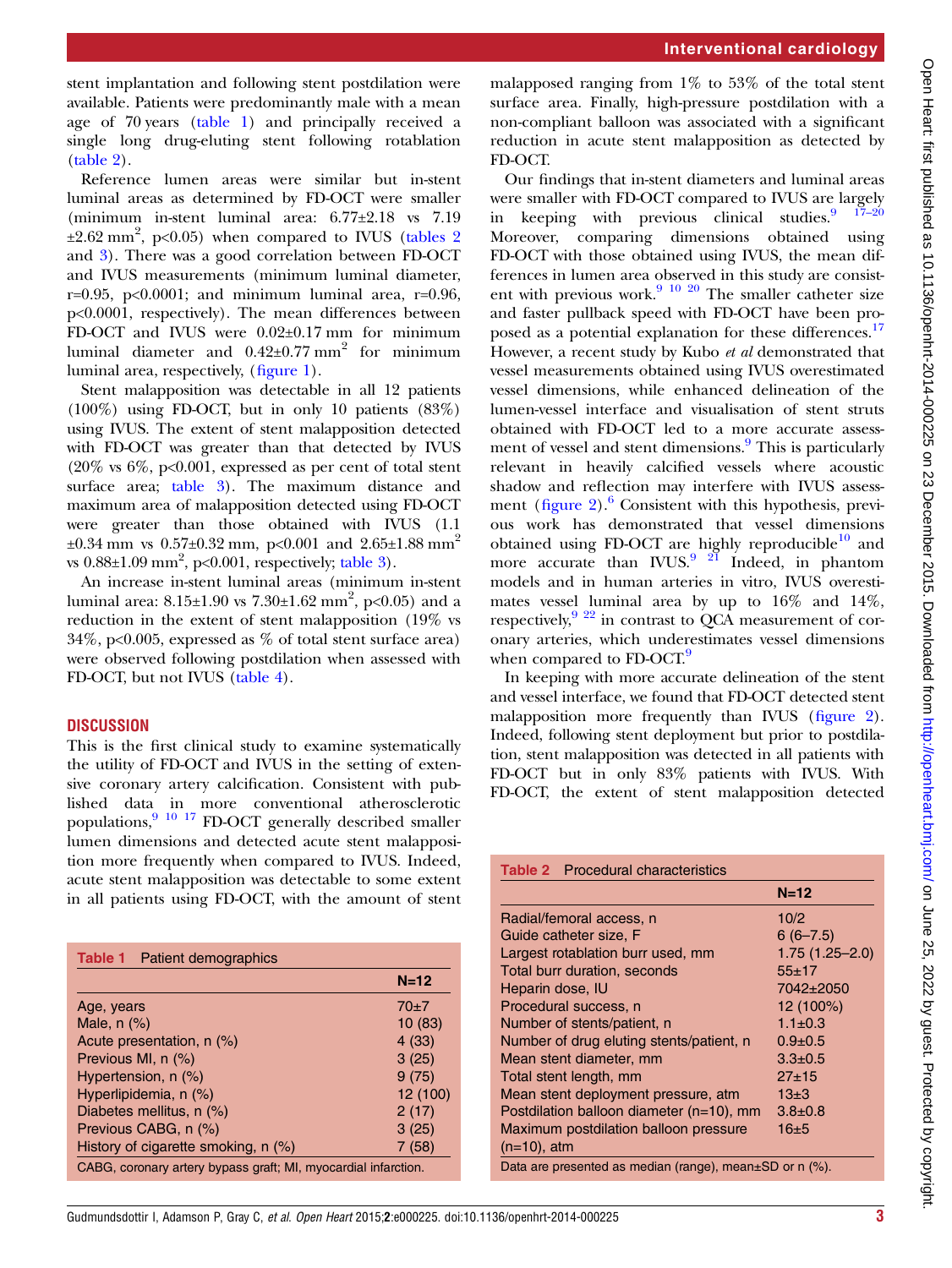<span id="page-3-0"></span>

|                                                  | <b>IVUS</b>      | <b>FD-OCT</b>    | Difference (IVUS-FD-OCT) | p Value |
|--------------------------------------------------|------------------|------------------|--------------------------|---------|
| Mean reference lumen diameter, mm                | $3.64 \pm 0.80$  | $3.38 \pm 0.66$  | $0.26 \pm 0.34$          | 0.330   |
| Mean reference lumen area, mm <sup>2</sup>       | $10.77 \pm 1.14$ | $9.49 \pm 3.59$  | $1.28 \pm 1.69$          | 0.388   |
| In-stent diameter, mm                            |                  |                  |                          |         |
| <b>Minimum</b>                                   | $2.51 \pm 0.53$  | $2.48 \pm 0.48$  | $0.02 \pm 0.17$          | 0.586   |
| <b>Maximum</b>                                   | $4.38 \pm 0.82$  | $3.81 \pm 0.67$  | $0.57 + 0.28$            | < 0.001 |
| <b>Mean</b>                                      | $3.38 \pm 0.62$  | $3.25 \pm 0.60$  | $0.13 \pm 0.17$          | < 0.005 |
| In-stent area, $mm2$                             |                  |                  |                          |         |
| <b>Minimum</b>                                   | $7.19 \pm 2.62$  | $6.77 \pm 2.18$  | $0.42 \pm 0.77$          | < 0.05  |
| <b>Maximum</b>                                   | $12.81 \pm 4.61$ | $10.48 \pm 3.65$ | $2.33 \pm 2.25$          | < 0.001 |
| Mean                                             | $9.54 \pm 3.48$  | $8.78 \pm 2.91$  | $0.82 \pm 1.15$          | < 0.01  |
| Percentage of stent malapposed, %                | $5.5 \pm 5.0$    | $19.6 \pm 15.1$  | $-14.1 \pm 12.4$         | < 0.001 |
| Max stent malapposition, distance in mm          | $0.57+0.32$      | $1.10 \pm 0.34$  | $-0.53+0.33$             | < 0.001 |
| Max stent malapposition, area in mm <sup>2</sup> | $0.88 \pm 1.09$  | $2.65 \pm 1.88$  | $-1.77 \pm 1.35$         | < 0.001 |

(expressed as % of the total stent surface area) ranged from 1% to 53%, compared with 1–21% for IVUS. The extent of malapposition is in keeping the underlying nature of calcific coronary artery disease, where even with the use of ablative procedures such as rotational atherectomy and high-pressure postdilation, stent strut malapposition frequently persists.<sup>13</sup> The circumferential extent but

not the depth of calcification in the vessel wall as defined by IVUS has previously been shown to predict stent malapposition.

While the resolution of FD-OCT permits stent strut level analysis, $24$  this is not the case for IVUS. Previous studies have employed a number of techniques to permit comparison between these two imaging



Figure 1 Bland Altman analyses comparing minimum luminal area (MLA; upper panel) and diameter (MLD; lower panel) obtained using FD-OCT and IVUS. FD-OCT, frequency domain optical coherence tomography; IVUS, intravascular ultrasound.

၆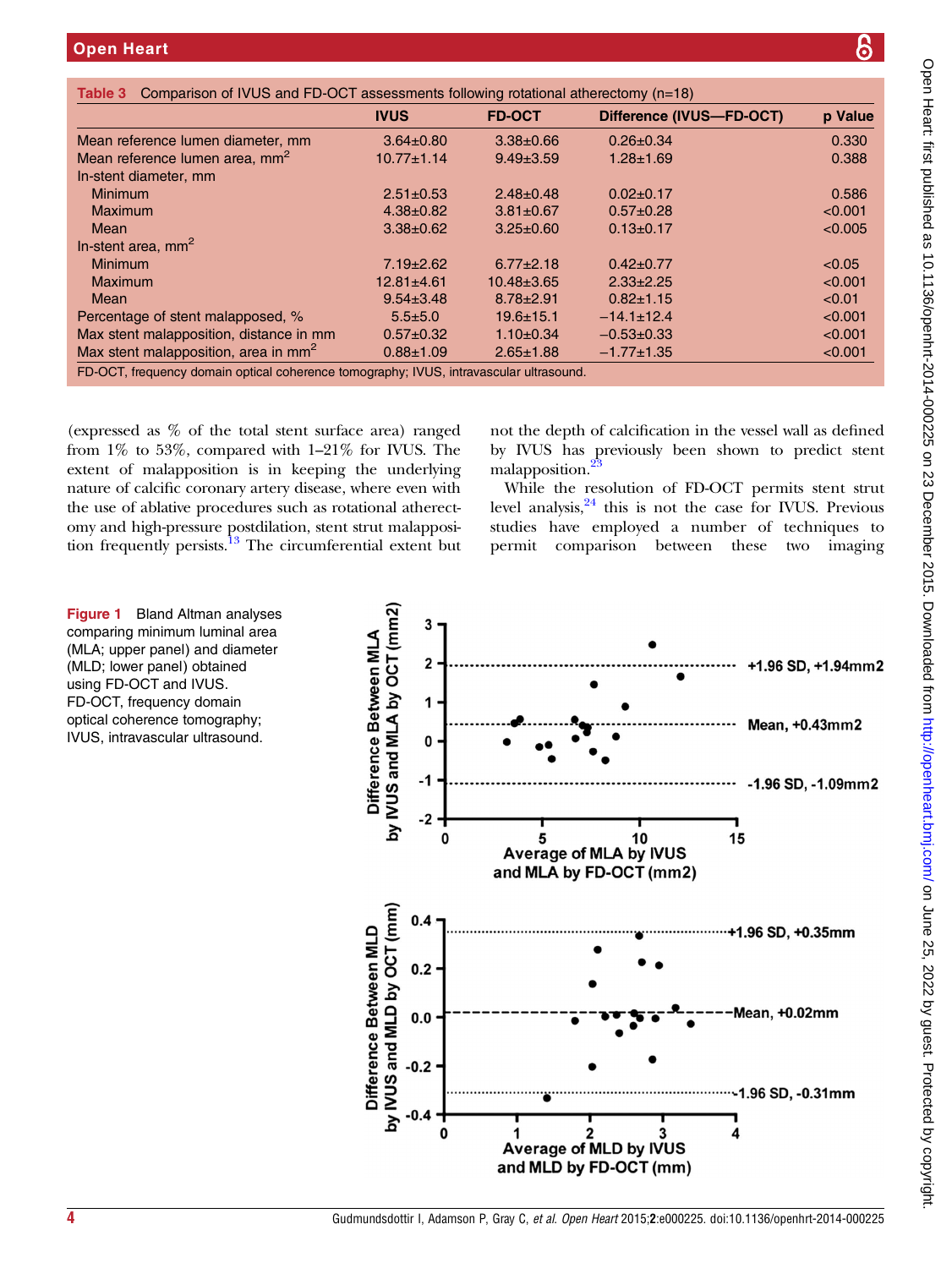<span id="page-4-0"></span>

|                                    | <b>IVUS</b>      |                 |         | <b>FD-OCT</b>    |                  |         |
|------------------------------------|------------------|-----------------|---------|------------------|------------------|---------|
|                                    | Pre              | Post            | p Value | Pre              | <b>Post</b>      | p Value |
| In-stent diameter, mm              |                  |                 |         |                  |                  |         |
| <b>Minimum</b>                     | $2.55 \pm 0.42$  | $2.70+0.50$     | 0.057   | $2.60 \pm 0.41$  | $2.82 \pm 0.34$  | 0.036   |
| <b>Maximum</b>                     | $4.43 \pm 0.63$  | $4.77 \pm 0.85$ | 0.152   | $3.84 \pm 0.48$  | $4.25 \pm 0.65$  | 0.031   |
| In-stent area, $mm2$               |                  |                 |         |                  |                  |         |
| <b>Minimum</b>                     | $7.73 \pm 2.20$  | $7.95 \pm 2.72$ | 0.551   | $7.30 \pm 1.62$  | $8.15 \pm 1.90$  | 0.023   |
| <b>Maximum</b>                     | $13.02 \pm 3.41$ | $14.77 + 5.45$  | 0.184   | $10.72 \pm 2.55$ | $13.00 \pm 3.62$ | 0.040   |
| Percentage of stent malapposed (%) | $7\pm7$          | 7±4             | 0.984   | $34 \pm 12$      | 19±10            | 0.004   |

techniques: for example, expressing malapposition as mean malapposed area per cross-sectional slice $17$  or in binary form as the presence or absence of any stent malapposition.[9](#page-5-0) More refined methods include an attempt to quantify the extent of malapposition, either as the maximum number of consecutive frames with malapposed struts $25$  or as the percentage malapposed struts expressed as per cent of total number of struts.<sup>[26](#page-6-0)</sup> To address this issue and allow a clinically meaningful comparison between the techniques, we calculated the surface area of the stent that was malapposed and expressed this as a percentage of the total stent surface area. We believe this affords a robust and clinically meaningful method by which to compare stent malapposition as detected using these two techniques.

In this study, postdilation of the implanted stent with a non-compliant balloon inflated to high pressure was associated with a significant increase in the minimal in-stent luminal diameter and area, and a halving in the extent of malapposition observed using FD-OCT. While high-pressure postdilation of coronary stents has yielded mixed outcomes in clinical studies,  $27-\frac{29}{2}$  $27-\frac{29}{2}$  our data provide some evidence to support this strategy as routine in

patients with extensive coronary calcification where stent malapposition is a frequent finding. Although, mean stent and lumen dimensions obtained using IVUS were numerically greater following postdilation, this did not achieve statistical significance. As discussed above, we believe that this reflects the difficulties in delineating the stent-lumen interface in the presence of extensive vascular calcification.

# Clinical relevance

Our findings suggest that in patients with extensive coronary artery calcification, FD-OCT is superior to IVUS at detecting acute stent underexpansion and malapposition. This, in combination with a more rapid pullback speed (up to 40 mm/s) of FD-OCT resulting in less ischaemic burden, $9$  and previous data suggesting more accurate assessment of lesion dimensions with FD-OCT, support a clinical utility for FD-OCT in the evaluation of percutaneous coronary intervention in patients with extensive coronary artery calcification. Most of the contemporary data supporting a rol[e for](#page-6-0) intravascular imaging in this area relate to  $\frac{1}{10}$  reflecting the temporal evolution of these two technologies. However,



Figure 2 (A) Matched IVUS and (B) FD-OCT cross-sectional images following coronary stent implantation in a patient treated with rotational atherectomy. An arc of calcification is visible in the vessel wall from the 12 o'clock position around to the 6 o'clock position. Malapposed stent struts are clearly visible in this area with FD-OCT (panel B, arrows) but the interface between stent strut and vessel wall is poorly delineated in the corresponding IVUS image (panel A). An area of thrombus adherent to the luminal surface of the stent is also visible (T). FD-OCT, frequency domain optical coherence tomography; IVUS, intravascular ultrasound.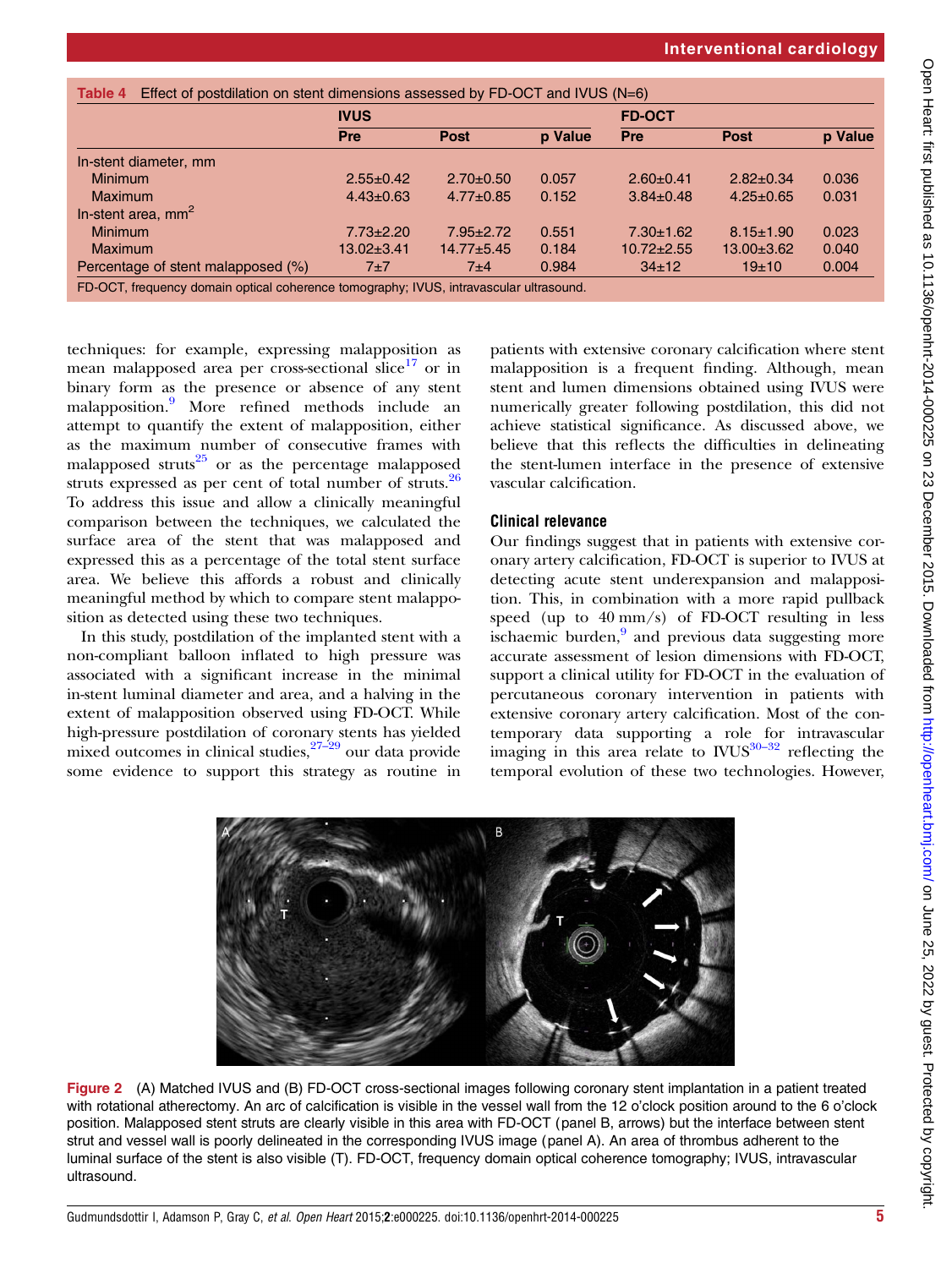<span id="page-5-0"></span>in a recent non-randomised case–control study, Prati et al demonstrated a lower incidence of cardiac death and myocardial infarction  $(6.6\% \text{ vs } 13\%, \text{ p} = 0.006)$  in patients undergoing percutaneous coronary intervention guided by fluoroscopy and FD-OCT compared to fluoro-scopic guidance alone.<sup>[33](#page-6-0)</sup> Large-scale randomised clinical trials are required before we can be sure our findings with FD-OCT will translate into improved clinical outcomes for patients.

## Limitations

By definition, patients included in this study had undilatable calcific coronary artery lesions preventing delivery of the imaging catheter to the area of interest prior to atherectomy and treatment. This, combined with the need for a rapid intracoronary injection of contrast during FD-OCT imaging and the associated potential for propagation of any atherectomy-induced dissection, meant that intravascular imaging was performed only following rotational atherectomy and stent implantation.

In the current study, reference vessel dimensions were numerically smaller with FD-OCT compared to IVUS but this did not achieve statistical significance, perhaps reflecting the sample size. We elected to pool images obtained following stent implantation with those obtained following postdilation to maximise study power. While we accept this may be a potential source of bias, we believe that the postdilation intervention was sufficient to justify treating each run as a separate data set.

In summary, we have performed a systematic evaluation of the clinical utility of FD-OCT and IVUS in the presence of extensive coronary artery calcification. Our findings suggest that acute stent malapposition occurs frequently in this setting and that FD-OCT affords enhanced stent visualisation and detection of stent malapposition, facilitating stent postdilation and leading to improved stent apposition and minimal luminal areas.

Contributors IG, PA, NGU and NLC contributed to the conception and design of the study were involved in data acquisition, analysis and interpretation, drafted the manuscript and approved the final version for publication. CG was involved in data analysis and interpretation, contributed to manuscript drafting and approved the final version for publication. JCS, MWB, PH, NM and DEN were involved in data acquisition, contributed to the draft manuscript and approved the final version for publication. All of the authors agree to be accountable for all aspects of the work in ensuring that questions related to the accuracy or integrity of any part of the work are appropriately investigated and resolved.

Funding This work was funded by the Edinburgh and Lothians Health Foundation. NLMC is supported by a National Health Service Research Scotland Career Researcher Award.

Competing interests None declared.

Ethics approval West of Scotland Ethics Committee.

Provenance and peer review Not commissioned; externally peer reviewed.

Data sharing statement No additional data are available.

**Open Access** This is an Open Access article distributed in accordance with the Creative Commons Attribution Non Commercial (CC BY-NC 4.0) license, which permits others to distribute, remix, adapt, build upon this work noncommercially, and license their derivative works on different terms, provided the original work is properly cited and the use is non-commercial. See: [http://](http://creativecommons.org/licenses/by-nc/4.0/) [creativecommons.org/licenses/by-nc/4.0/](http://creativecommons.org/licenses/by-nc/4.0/)

#### **REFERENCES**

- 1. Uren NG, Schwarzacher SP, Metz JA, et al. Predictors and outcomes of stent thrombosis: an intravascular ultrasound registry. [Eur Heart J](http://dx.doi.org/10.1053/euhj.2001.2707) 2002;23:124–32.
- 2. Hong MK, Mintz GS, Lee CW, et al. Intravascular ultrasound predictors of angiographic restenosis after sirolimus-eluting stent implantation. [Eur Heart J](http://dx.doi.org/10.1093/eurheartj/ehi882) 2006;27:1305-10.
- 3. Doi H, Maehara A, Mintz GS, et al. Impact of post-intervention minimal stent area on 9-month follow-up patency of paclitaxel-eluting stents: an integrated intravascular ultrasound analysis from the TAXUS IV, V, and VI and TAXUS ATLAS Workhorse, Long Lesion, and Direct Stent Trials. [JACC Cardiovasc Interv](http://dx.doi.org/10.1016/j.jcin.2009.10.005) 2009;2:1269-75.
- 4. Attizzani GF, Capodanno D, Ohno Y, et al. Mechanisms, pathophysiology, and clinical aspects of incomplete stent apposition. [J Am Coll Cardiol](http://dx.doi.org/10.1016/j.jacc.2014.01.019) 2014;63:1355-67.
- 5. Klersy C, Ferlini M, Raisaro A, et al. Use of IVUS guided coronary stenting with drug eluting stent: a systematic review and meta-analysis of randomized controlled clinical trials and high quality observational studies. [Int J Cardiol](http://dx.doi.org/10.1016/j.ijcard.2013.10.002) 2013;170:54-63.
- Mintz GS, Anderson WD, Bailey SR, et al. American College of Cardiology Clinical Expert Consensus Document on Standards for Acquisition, Measurement and Reporting of Intravascular Ultrasound Studies (IVUS). A report of the American College of Cardiology Task Force on Clinical Expert Consensus Documents developed in collaboration with the European Society of Cardiology endorsed by the Society of Cardiac Angiography and Interventions. [Eur J](http://dx.doi.org/10.1053/euje.2001.0133) [Echocardiogr](http://dx.doi.org/10.1053/euje.2001.0133) 2001;2:299–313.
- 7. Prati F, Regar E, Mintz GS, et al. Expert review document on methodology, terminology, and clinical applications of optical coherence tomography: physical principles, methodology of image acquisition, and clinical application for assessment of coronary arteries and atherosclerosis. [Eur Heart J](http://dx.doi.org/10.1093/eurheartj/ehp433) 2010;31:401-15.
- 8. Bezerra HG, Costa MA, Guagliumi G, et al. Intracoronary optical coherence tomography: a comprehensive review clinical and research applications. [JACC Cardiovasc Interv](http://dx.doi.org/10.1016/j.jcin.2009.06.019) 2009;2:1035-46.
- 9. Kubo T, Akasaka T, Shite J, et al. OCT compared with IVUS in a coronary lesion assessment: the OPUS-CLASS study. [JACC](http://dx.doi.org/10.1016/j.jcmg.2013.04.014) [Cardiovasc Imaging](http://dx.doi.org/10.1016/j.jcmg.2013.04.014) 2013;6:1095-104.
- 10. Okamura T, Gonzalo N, Gutierrez-Chico JL, et al. Reproducibility of coronary Fourier domain optical coherence tomography: quantitative analysis of in vivo stented coronary arteries using three different software packages. [EuroIntervention](http://dx.doi.org/10.4244/EIJV6I1A62) 2010;6:371-9.
- 11. Mehanna E, Bezerra HG, Prabhu D, et al. Volumetric characterization of human coronary calcification by frequency-domain optical coherence tomography. [Circ J](http://dx.doi.org/10.1253/circj.CJ-12-1458) 2013;77:2334–40.
- 12. Kume T, Okura H, Kawamoto T, et al. Assessment of the coronary calcification by optical coherence tomography. [EuroIntervention](http://dx.doi.org/10.4244/EIJV6I6A130) 2011;6:768–72.
- 13. Tanigawa J, Barlis P, Di Mario C. Heavily calcified coronary lesions preclude strut apposition despite high pressure balloon dilatation and rotational atherectomy: in-vivo demonstration with optical coherence tomography. [Circ J](http://dx.doi.org/10.1253/circj.72.157) 2008;72:157-60.
- 14. Girassolli A, Carrizo S, Jimenez-Valero S, et al. Utility of optical coherence tomography and intravascular ultrasound for the evaluation of coronary lesions. [Rev Port Cardiol](http://dx.doi.org/10.1016/j.repc.2013.06.002) 2013;32:925-9.
- 15. Tomey MI, Kini AS, Sharma SK. Current status of rotational atherectomy. [JACC Cardiovasc Interv](http://dx.doi.org/10.1016/j.jcin.2013.12.196) 2014;7:345-53.
- 16. Mintz GS, Nissen SE, Anderson WD, et al. American College of Cardiology Clinical Expert Consensus Document on Standards for Acquisition, Measurement and Reporting of Intravascular Ultrasound Studies (IVUS). A report of the American College of Cardiology Task Force on Clinical Expert Consensus Documents. [J Am Coll Cardiol](http://dx.doi.org/10.1016/S0735-1097(01)01175-5) 2001;37:1478–92.
- 17. Bezerra HG, Attizzani GF, Sirbu V, et al. Optical coherence tomography versus intravascular ultrasound to evaluate coronary artery disease and percutaneous coronary intervention. [JACC](http://dx.doi.org/10.1016/j.jcin.2012.09.017) [Cardiovasc Interv](http://dx.doi.org/10.1016/j.jcin.2012.09.017) 2013;6:228-36.
- 18. Yamaguchi T, Terashima M, Akasaka T, et al. Safety and feasibility of an intravascular optical coherence tomography image wire system in the clinical setting. [Am J Cardiol](http://dx.doi.org/10.1016/j.amjcard.2007.09.116) 2008;101:562-7.
- 19. Capodanno D, Prati F, Pawlowsky T, et al. Comparison of optical coherence tomography and intravascular ultrasound for the assessment of in-stent tissue coverage after stent implantation. [EuroIntervention](http://dx.doi.org/10.4244/EIJV5I5A88) 2009;5:538–43.